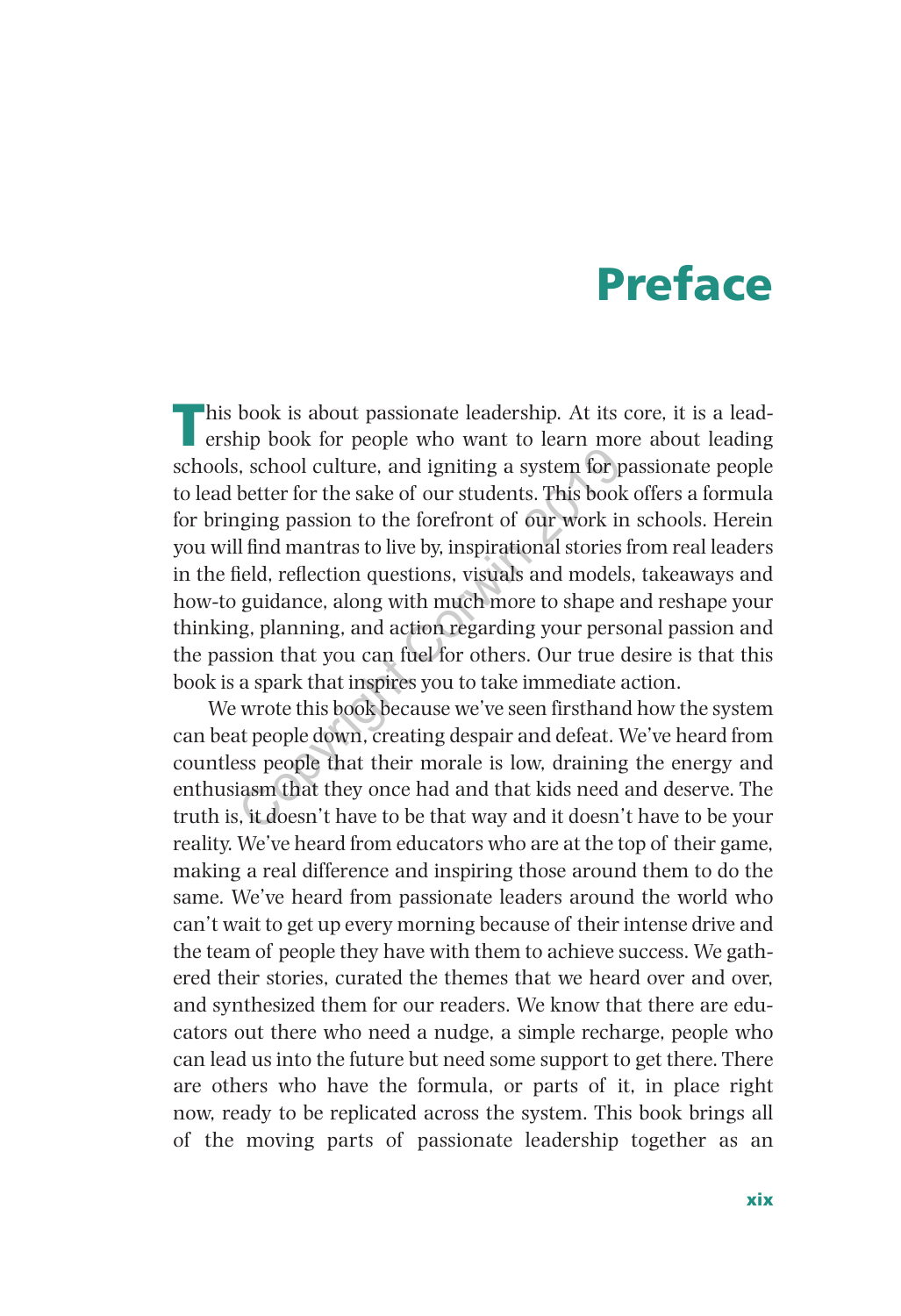#### xx • Passionate Leadership

understandable and actionable blueprint for every school. We hope you enjoy it.

### FEATURES TO GUIDE YOU

*Passionate Leadership* is designed to guide your thinking, your planning, and your actions. In the Introduction, you will find our first feature called **Trip Traps**. These are the common causes for missing or declining passion. Trip Traps are the reasons why passion is often stifled in schools and why leaders feel that they can't move forward. The good news is that these traps are not insurmountable, and we're going to show you how to avoid falling into them. Additionally within the Introduction, you'll find our **Mantras To Live By.** These are three clear statements that leaders use as self-talk for a *passionate start* to every single day and a *passion pause* for whenever things seem to be going the wrong way. The most passionate leaders who we listened to for the creation of this book had clear and discerning ways that they spoke to themselves and others about growth, core values, work ethic, and positivity. These mantras are meant to be used as an internal self-guiding force and shared with others as regular reminders. bood news is that these traps are not insurmour<br>to show you how to avoid falling into them. A<br>atroduction, you'll find our **Mantras To Live**<br>ar statements that leaders use as self-talk for<br>very single day and a *passion pa* 

This book is divided into three parts whereby each one uncovers a unique aspect of passionate leadership. All three parts focus on culture and precisely what drives passion in schools from the inside out. Each part opens with an **inspirational story** about a real scenario with real people who made a difference in the lives of young people. This book is written by practitioners for practitioners with examples from the field.

Chapters 1, 3, and 5 provide a framework to get you thinking about specific ideas and inspire you to take action. Each chapter includes a chart to compare a passionate culture to one lacking in passion. The charts compare a learning culture with a teaching culture, a communal culture with an isolated culture, and a celebrated team versus an ignored and admonished one. These three chapters (1, 3, and 5) also demonstrate how a passionate culture is created *by design* with key elements within the environment: (1) commitment and desire, (2) networking and storytelling, and (3) recognition and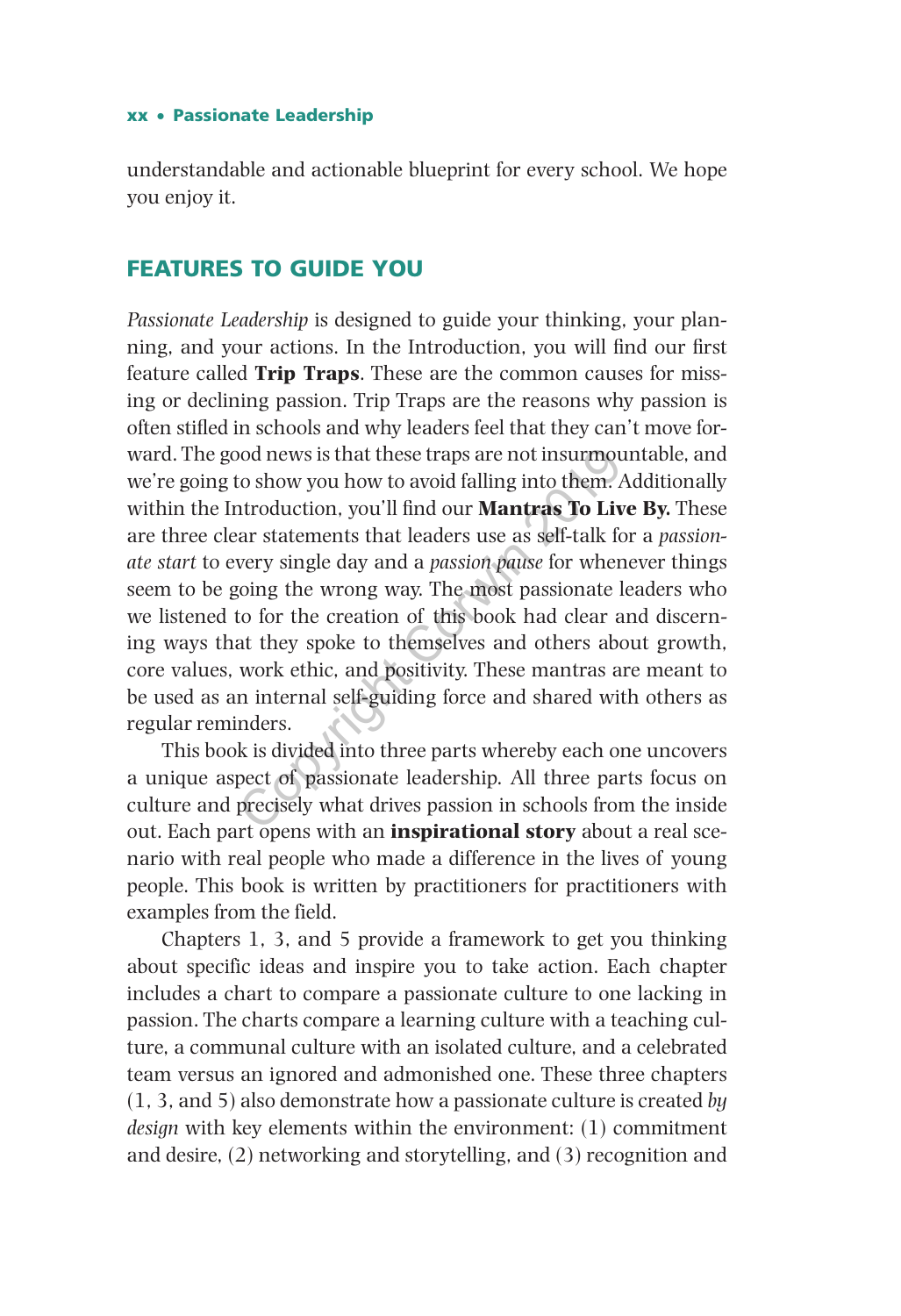understanding. You'll see exactly what each of these looks like, why they're important, and how you can bring them alive in your school.

Chapters 2, 4, and 6 demonstrate the power of passion by using real stories from the field. Each of these chapters includes two **stories** with **Key Takeaways**. You'll hear from leaders who are doing the work as you read the words on this page. Each of these chapters (2, 4, and 6) also comes with two **Technical Tips.** The first of the two tips incorporates *How-Tos* that reveal the practical next steps for leaders, and the second of the two technical tips is about hiring practices and strategies so that your passionate leadership efforts are sustainable for the future. We cover topics including professional learning experiences, systems of teacher feedback, unique contributions that will amaze you, authentic teacher leadership examples, ways to celebrate using teacher-reported grades, and how extracurriculars might be the answer to student achievement. We provide a fun visual in Chapters 2, 4, and 6 as well because we believe that models, as visual representation of any content, augment the focus. able for the tatal for the corre tepte theath<br>g experiences, systems of teacher feedback, u<br>at will amaze you, authentic teacher leader<br>o celebrate using teacher-reported grades, and<br>s might be the answer to student achiev

Every chapter ends with **Reflection Questions** so that you can take inventory and take action right away. We want you to think, plan, and then do something new and different for the people you lead.

The Conclusion is an action-oriented reflection activity and selfassessment, something you can use on your own or with your team. There's no better way to think into the future than to assess the present. You have to know yourself, know your current culture, and respond accordingly.

### WHO SHOULD READ THIS BOOK?

Anyone with passion for student success, teaching and learning, and leadership should read this book. Most specifically, school principals, assistant principals, and district leaders should read this book and consider using it for a book study. Our hope is that this book reaches the hands of people who are current leaders but especially all the people preparing future leaders through leadership pipeline programs, colleges, and universities. Lastly, we believe that this work should permeate the community beyond the school walls. Our goal